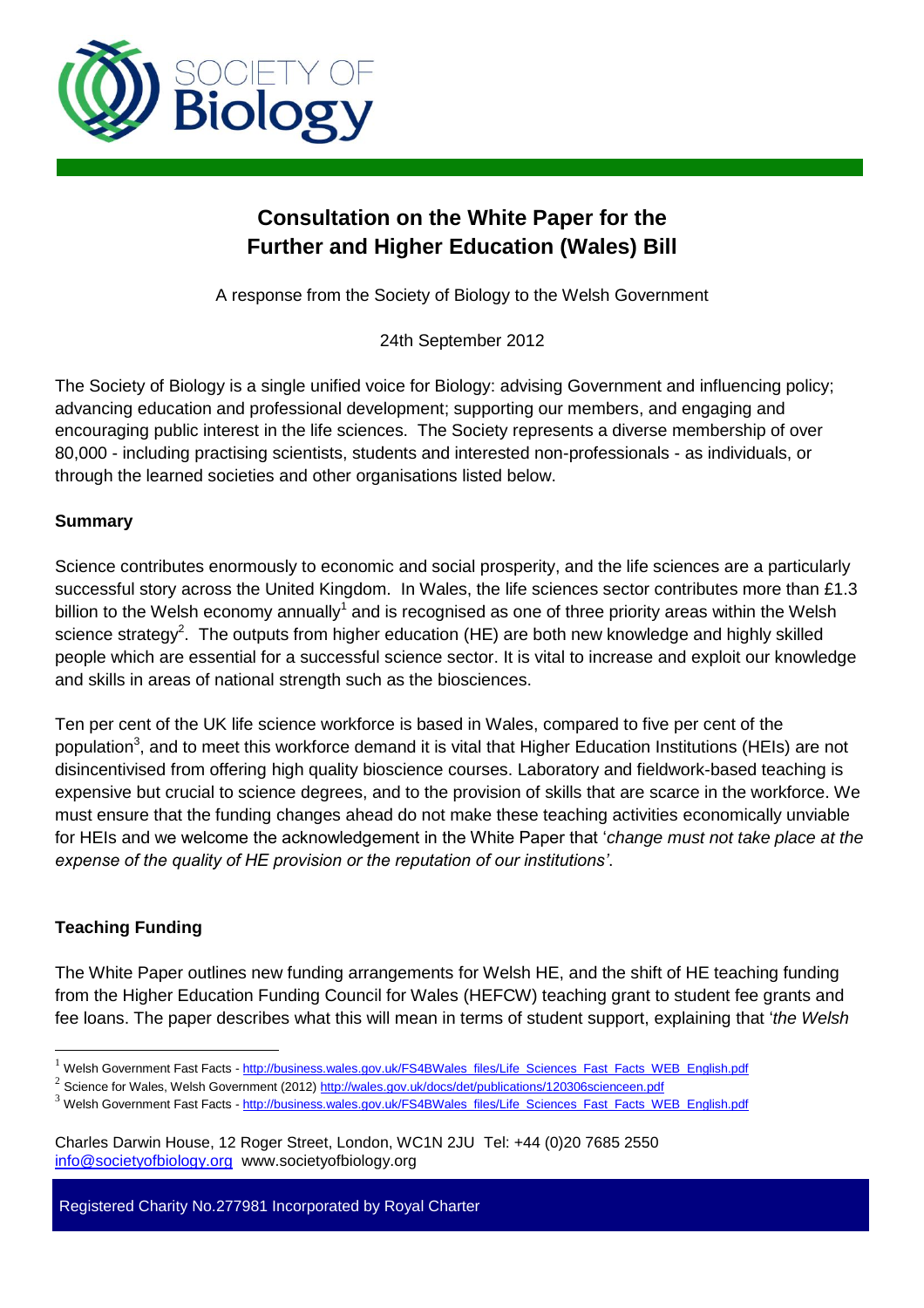

*Government will provide a non means tested grant for the balance of fees over and above current fee levels*' so that '*full-time students ordinarily resident in Wales who commence their first undergraduate degree from 1 September 2012 will pay no more in real terms for their tuition than they would have in the 2011/12 academic year'*.

However, there is less information on the support available for HEIs providing these degrees. There is little information on what (if any) funding will be available from HEFCW, and it states that '*by the 2014/15 academic year it is possible that some institutions will no longer be in receipt of teaching grant from HEFCW.'*

Science subjects are inherently costly to teach, and there are few cheap options for teaching them well, principally due to the vital elements of laboratory and fieldwork, which place demands upon both resource budgets and staff time. Transparent Approach to Costing (TRAC) data released by HEFCE<sup>4</sup> show that the average cost of undergraduate degrees in the biosciences and related disciplines (e.g. pharmacy and pharmacology, anatomy and physiology and agriculture and forestry) lies in the range £8.8-£9.7k whereas costs for the humanities and social sciences are in the range £6.3-6.4k. We must not make it financially disadvantageous to HEIs to recruit undergraduate students to science subjects, as this would cause pressure to decrease expensive practical content from bioscience degrees, leading to bioscience graduates who will lack the necessary practical skills and experience for employment.

If we intend to supply our graduates with the skills that they need in the workplace then we should be looking to equip graduates with these techniques within their undergraduate study. There is no acceptable alternative to students undertaking field and laboratory work to give them both an authentic experience of a practical subject such as the biosciences, as well as valuable transferable skills. HEFCW will need to consider how practical teaching can be appropriately supported in any funding regime. We believe that it is essential that HEFCW provide additional funding for science subjects to cover the costs of providing an appropriate student learning experience.

### **Strategic Funding**

 $\overline{a}$ 

The White Paper states that the Welsh Government will '*seek a provision in the Bill to enable HE provision to be funded directly by Welsh Ministers in instances where it is strategically appropriate to do so.'* We would welcome further information on what evidence base these funding decisions will be made, on how the term '*strategically appropriate'* will be defined and therefore identified for further funding, and what a strategically important subject would look like.

The Welsh Government has already identified the life sciences as a business priority sector which will be key to the economy of Wales<sup>5</sup>, and cites that the sector employs over 15,000 people and contributes £1.3 billion annually to the Welsh economy<sup>6</sup>. More recently, the Welsh Government's 'Science for Wales'

<sup>4</sup> Student number controls and teaching funding: Consultation on arrangements for 2013-14 and beyond, HEFCE (2012) <http://www.hefce.ac.uk/pubs/year/2012/201204/>

<sup>5</sup> Department for Business, Enterprise, Technology and Scienc[e http://business.wales.gov.uk/bdotg/action/layer?site=230&topicId=5001584213](http://business.wales.gov.uk/bdotg/action/layer?site=230&topicId=5001584213)

<sup>&</sup>lt;sup>6</sup> Welsh Government Fast Facts - [http://business.wales.gov.uk/FS4BWales\\_files/Life\\_Sciences\\_Fast\\_Facts\\_WEB\\_English.pdf](http://business.wales.gov.uk/FS4BWales_files/Life_Sciences_Fast_Facts_WEB_English.pdf)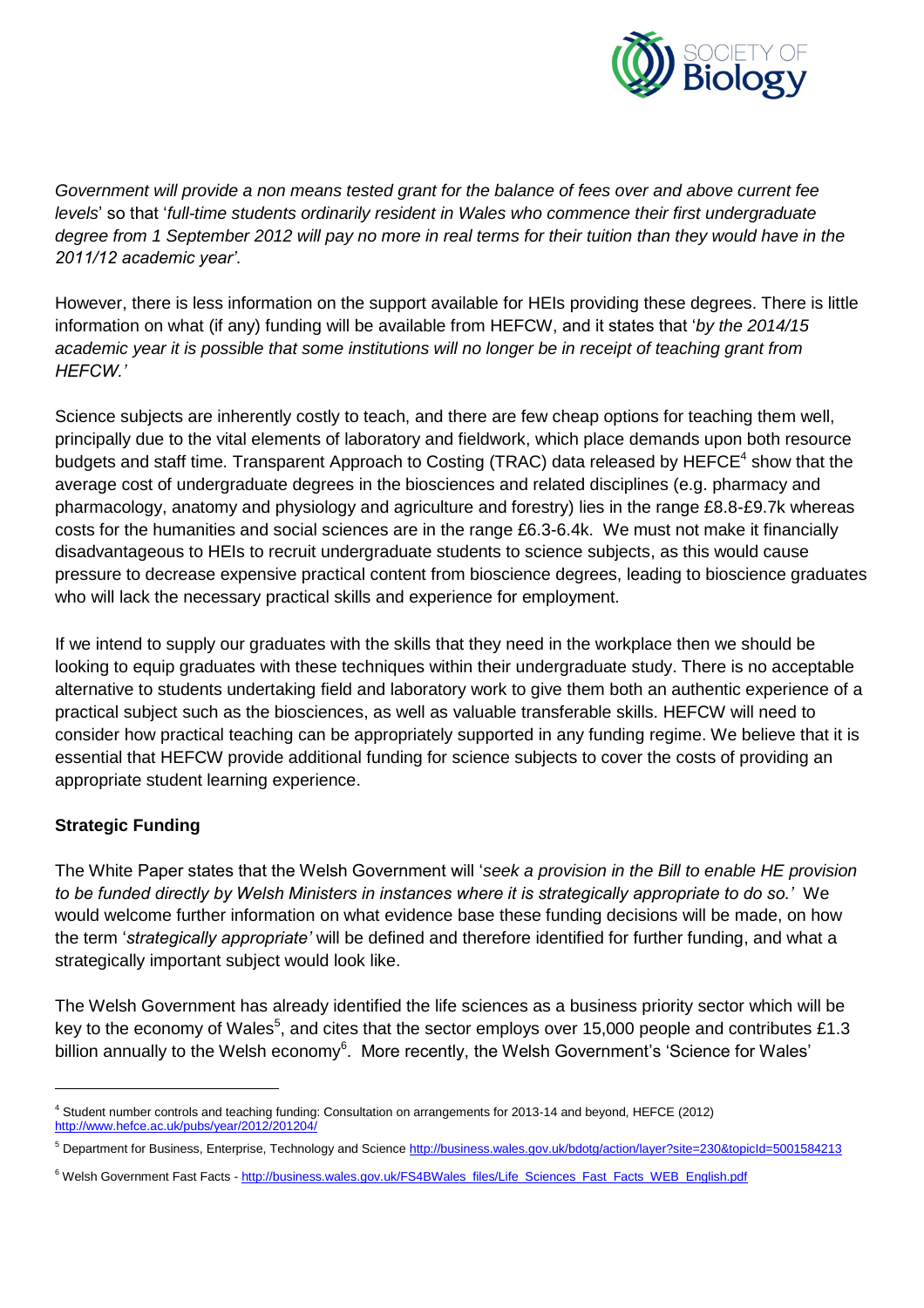

strategic agenda<sup>7</sup> highlighted the life sciences as one of three Grand Challenge priority areas, and acknowledges the impact of heavy investment in education and research. The actions listed in this document focus on research effectiveness and collaborations, but do not touch on the vital role of education which feeds this process. In science subjects, there is an intricate relationship between teaching and research, in terms of space and facilities, financial sustainability, student contact with researchers, academic staff time and workload, and the supply chain of new researchers. We need to ensure that graduates from Welsh HEIs have the skills and the opportunities to continue their studies should they wish, providing the next generation of researchers.

We hope that the Government's support of the life sciences sector as a whole will highlight the need for biological disciplines to be supported as higher education priorities. We recommend that the Welsh Government work with organisations such as the Society of Biology and the Research Councils such as BBSRC and NERC in determining and disseminating these priorities.

The White Paper suggests that strategic funding will be necessary when there are *'significant failures to meet identified employer needs and learner demand in identified priorities.'* Graduate skills gaps have been documented across many areas of the biosciences, from biomedical areas including translational medicine, in vivo sciences, and biomaths<sup>8</sup>, to environmental skills such as taxonomy, modelling and soil science<sup>9</sup>. The BBSRC<sup>10</sup> has identified bioscience subjects which are strategically important for the UK as a whole, and either already vulnerable or likely to become so and highlighted whole animal physiology (*in vivo* sciences), industrial biotechnologies, plant and agricultural sciences, and systematics and taxonomy were highlighted.

The White Paper lacks information about the mechanism of support for subjects which have been identified as strategically important and vulnerable, and feature high cost practical laboratory and field work elements. It is important that this mechanism is made transparent.

### **Collaborations**

The White Paper promotes collaboration and partnerships as a way of offering practical benefits to students. We suggest increased liaison and co-operation with further bodies such as industrial employers, professional bodies, statutory governmental bodies and non-governmental organisations, as well as HE and FE, although note that such strategies will carry additional resource burden.

A number of reports have claimed that UK graduates do not have the necessary skills for employment after graduation<sup>11</sup>. Engagement between the key stakeholders listed above will help to ensure that graduates are "fit for purpose" and ready to work in the life science sector. The Welsh Government should address this by encouraging more interactions between employers and HEIs, in terms of both sandwich placement

 $\overline{a}$ <sup>7</sup> Science for Wales, Welsh Government (2012[\) http://wales.gov.uk/docs/det/publications/120306scienceen.pdf](http://wales.gov.uk/docs/det/publications/120306scienceen.pdf)

<sup>&</sup>lt;sup>8</sup> Skills needs for biomedical research, ABPI (2008)<http://www.abpi.org.uk/our-work/library/industry/Pages/skills-biomedical-research.aspx>

<sup>&</sup>lt;sup>9</sup> Review of the Skills Needs in the Environment Secto[r www.nerc.ac.uk/funding/available/postgrad/skillsreview/](http://www.nerc.ac.uk/funding/available/postgrad/skillsreview/)

<sup>&</sup>lt;sup>10</sup> Strategically Important and Vulnerable Capabilities in UK Bioscience, BBSRC Bioscience Skills and Careers Strategy Panel (2009) [http://www.bbsrc.ac.uk/web/FILES/Reviews/0905\\_bioscience\\_research\\_skills.pdf](http://www.bbsrc.ac.uk/web/FILES/Reviews/0905_bioscience_research_skills.pdf)<br><sup>11</sup> Boody to grow: business priorities for advestigated and skills. QDJ (2012), kills.pdf

Ready to grow: business priorities for education and skills, CBI (2010) [http://www.cbi.org.uk/pdf/2010-cbi-edi-ready-to-grow-business-priorities](http://www.cbi.org.uk/pdf/2010-cbi-edi-ready-to-grow-business-priorities-for%20education-and-skills.pdf)[for%20education-and-skills.pdf](http://www.cbi.org.uk/pdf/2010-cbi-edi-ready-to-grow-business-priorities-for%20education-and-skills.pdf)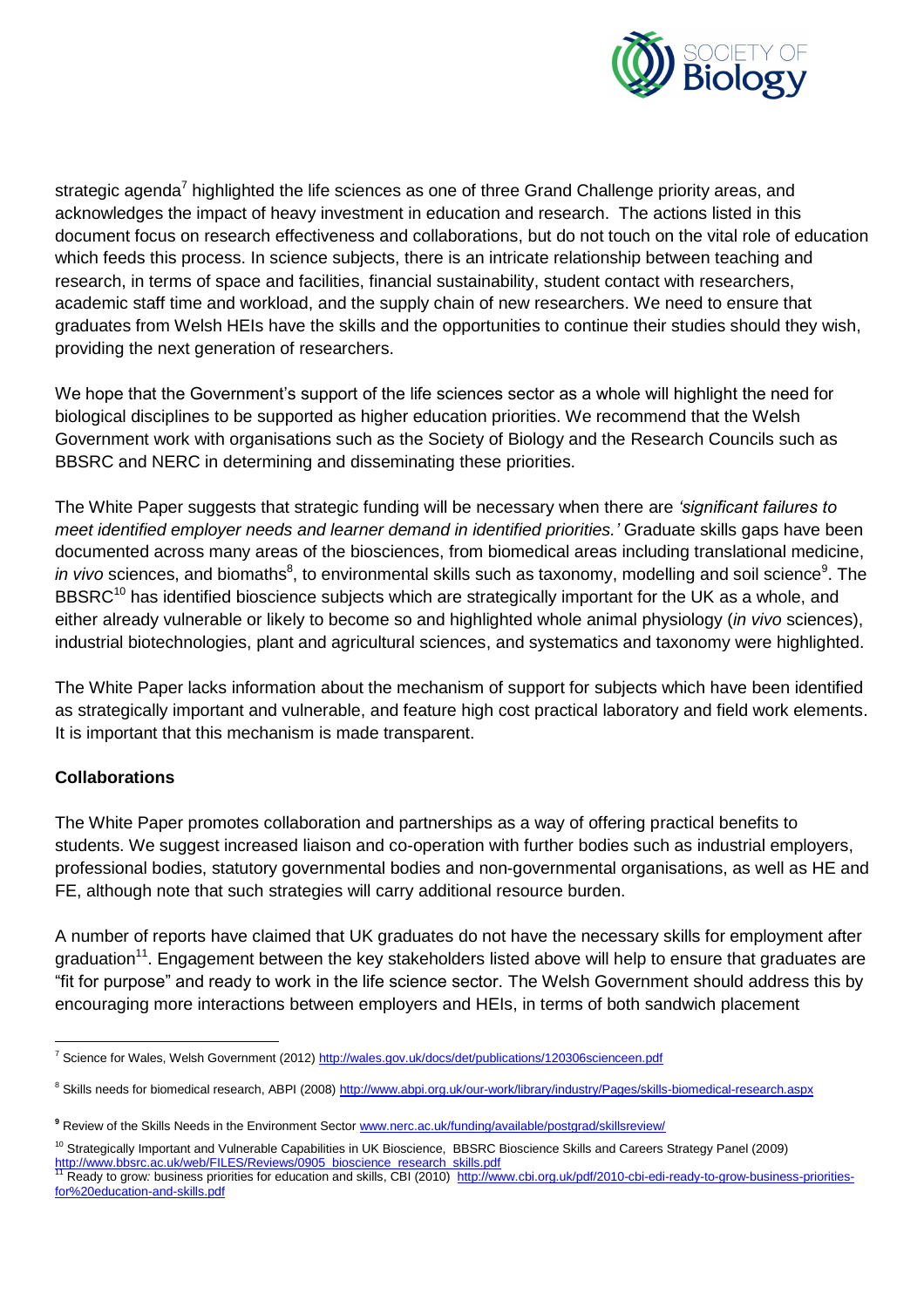

provision, employer sponsorship of student places or courses, innovation and enterprise, and gaining evidence-based feedback from employers on the employability of students. Life sciences are seen as an integral area for the future economic development of Wales and there is a need for joined-up thinking and implementation to ensure that this is achievable.

#### **Quality assurance and enhancement of HE provision**

 $\overline{a}$ 

We welcome the aim for *'institutions to strive beyond maintaining academic standards and to focus on improvement to ensure that students are provided with a high quality learning experience.'*

The consultation suggests that the Welsh Government will *'seek to ensure greater involvement of learners in the quality process*.' We acknowledge that students are one of the biggest stakeholders in HE, but the Welsh Government needs to consider carefully and judiciously how it will incorporate student feedback and surveys into quality assurance. There is some uncertainty over the reliability of student satisfaction data which is be based on evaluative feedback from students with limited experience of other HEIs and without experience of what is required to be an employable graduate. Institutional damage may be caused by either an individual lecturer's performance or the need for students to engage with subjects which are not overly enjoyable but necessary to provide a robust foundation in the subject. Assessment of teaching quality should include a strong focus on student learning, not only student satisfaction. Such an approach should be supported by a national recognition of the need to shift way from didactic delivery of education to a more equal understanding of the rationale of underlying pedagogy by staff and students.

If quality assurance (QA) responsibilities are entirely transferred to HEFCW, we would hope that they engaged with the Quality Assurance Agency (QAA) which has overseen HEI standards in the UK for many years. A body that looks specifically at Welsh HEIs is not necessarily a bad thing, but must keep contact with the UK wide infrastructure to ensure Wales fits into wider QA structures across the UK.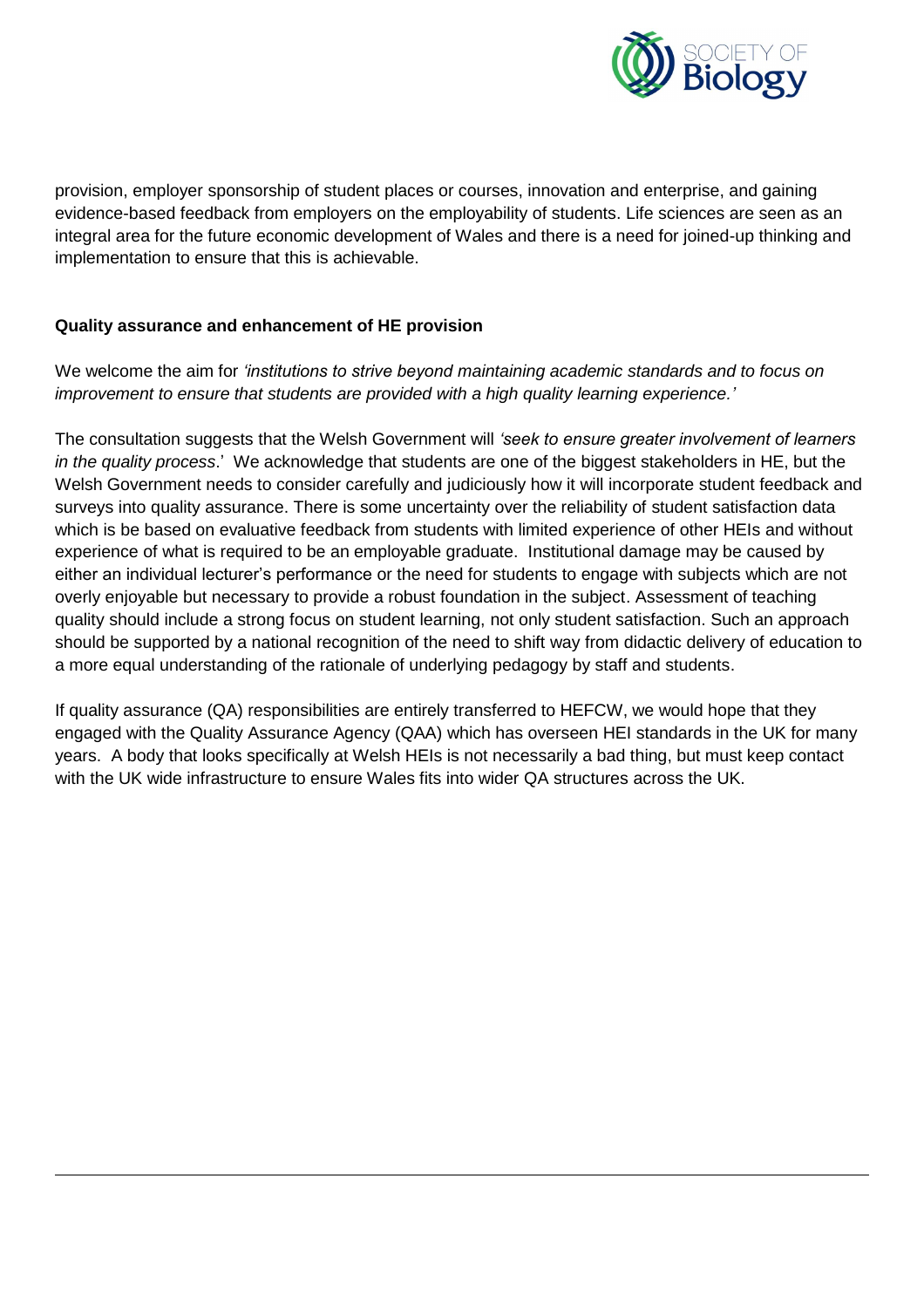

We gratefully acknowledge the specific contributions of the Heads of University Biosciences (HUBS); Dr David Skydmore, Glyndŵr University; The Physiological Society; Dr Beatrix Fahnert, Cardiff University; Dr Steve Capey, Swansea University; Dr Joanna Bishop*,* Swansea University; and the Association of the British Pharmaceutical Industry for valuable input into this response.

The Society of Biology is pleased for this response to be publically available. For any queries, please contact Society of Biology, Charles Darwin House,12 Roger Street, London, WC1N 2JU. Email: [education@societyofbiology.org](mailto:education@societyofbiology.org)